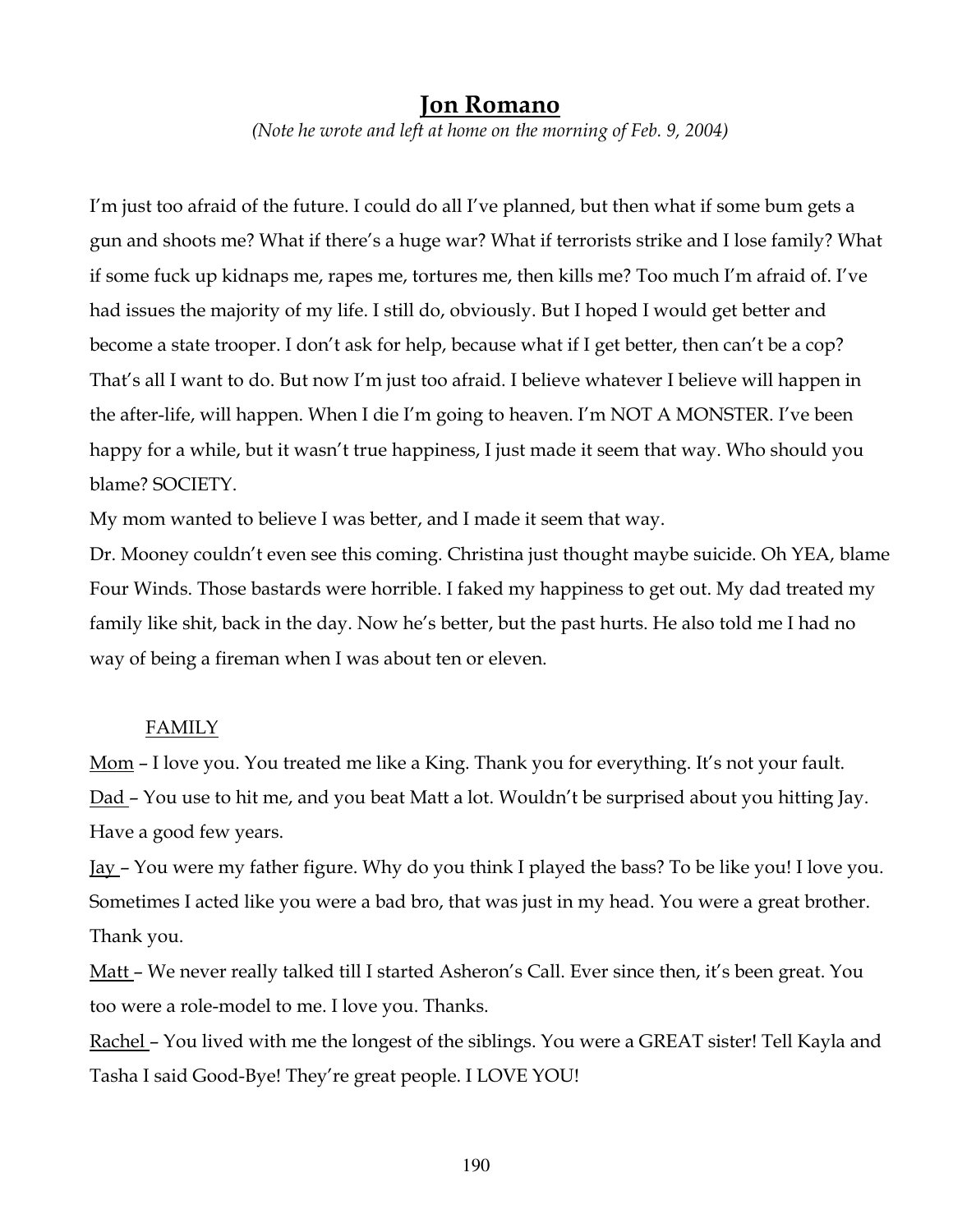Lee - My cousin, we probably would've had a future together. We could've been like Kwinn and Kerri. Have fun with life, stay out of trouble.

Aunt Donna + Uncle Hooch – You two were great to me. Aunt Donna giving me rides, and Uncle Hooch being my good friend. Remember when you invited everyone to Vermont? That was great. Playing Risk, I partnered with Hooch because he's the God Father! Good times. Thanks. LOVE

Jesse – We never really talked, but you offered help for me at HVCC. It was great talking with you at the wedding.

Kwinn + Elizabeth – Wow, you two are great people! Kwinn gave me my first swiss army knife. That had no bad effect though, don't worry! Sorry for the incident at Hatch Lake. If you two ever need financial help, go to my mom. It's one of my last wishes that she helps you two. Love you! Uncle Scott + Aunt Lyn – Thanks for always having X-mas parties and Thanksgiving parties. Fun times.

Kristi – Lil cous, I don't know how much you'll remember of me, but I just want you to know I'm not an evil person. I don't want you to look back and think that I was. In a few years, I hope you'll start to understand.

To all other family – I'm sorry.

### FRIENDS

Christina – Wow, you were a huge part of my life. You're my babygirl, and I love you with all my heart. So sorry. Too many memories to say

Kelli – IDK what to say. Thanks for the good times

"GPF" – some of you were good friends. some weren't

Good-Bye, and good luck in life.

Brad - You had issues, so do I. That's why we fought. But now, we're friends again. Thanks for the good times. I love you like a brother.

Mike – You're lucky, don't fuck things up.

Barry – You have issues. get some help

Amy – You were one of the people that made me think, thanks. Love you

Jessica – We haven't talked lately, but thanks for the friendship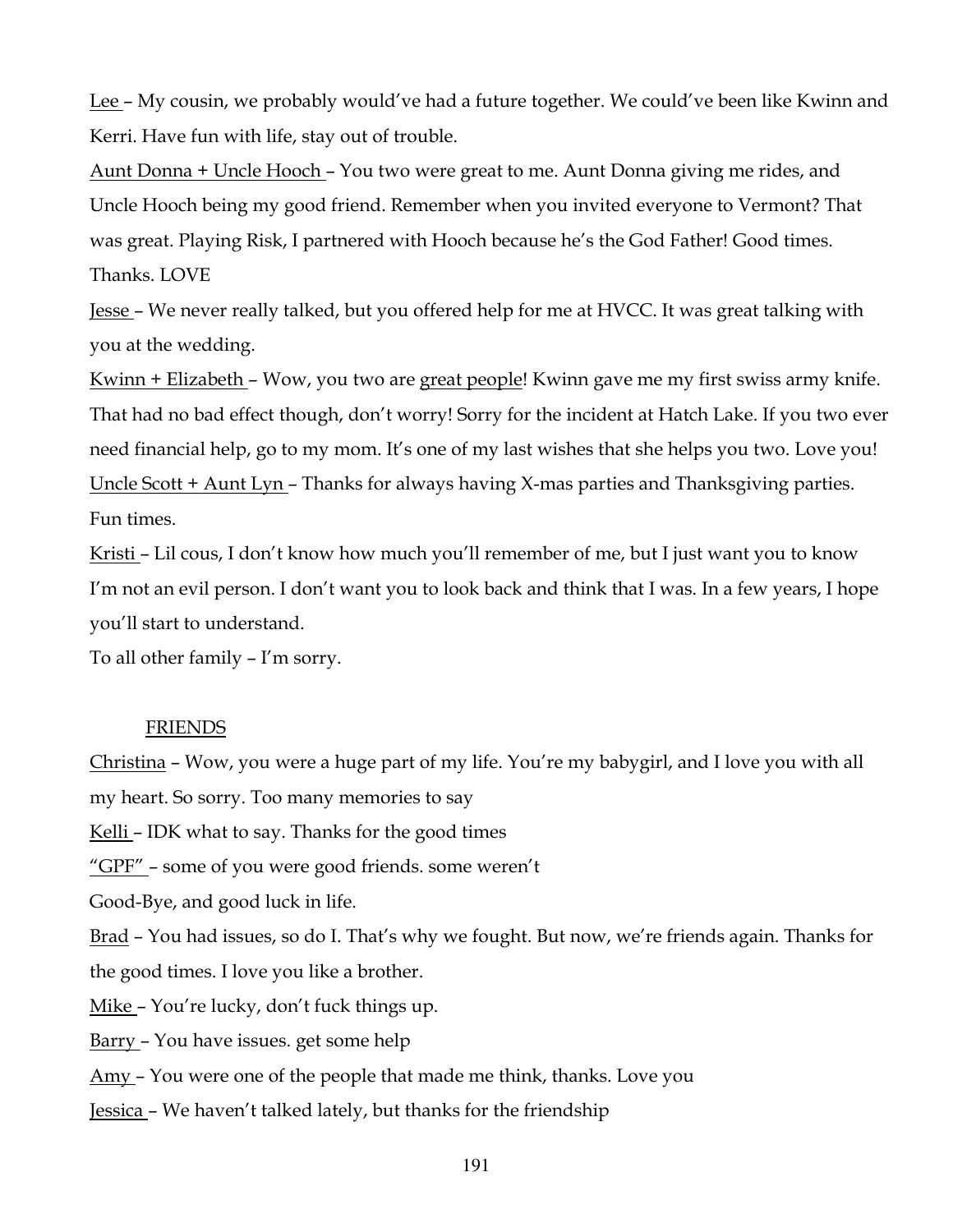Jenny – You were the first girl I cared about. Too bad we never hooked up. But I remember you kissed me on the cheek after a dance once. Hehe.

## People I Hate

Mrs. Greer – Brad can explain. Bitch Mr. Cranell - Liar FUCK YOU Jeff McCabe – Talk shit behind my back. Fuck you, I hope you rot in Hell.

There's other friends and people I hate, but it's time to watch "Bowling for Columbine"

### I'M SORRY

### I WISH IT Was DIFFERENT

wait look on next page